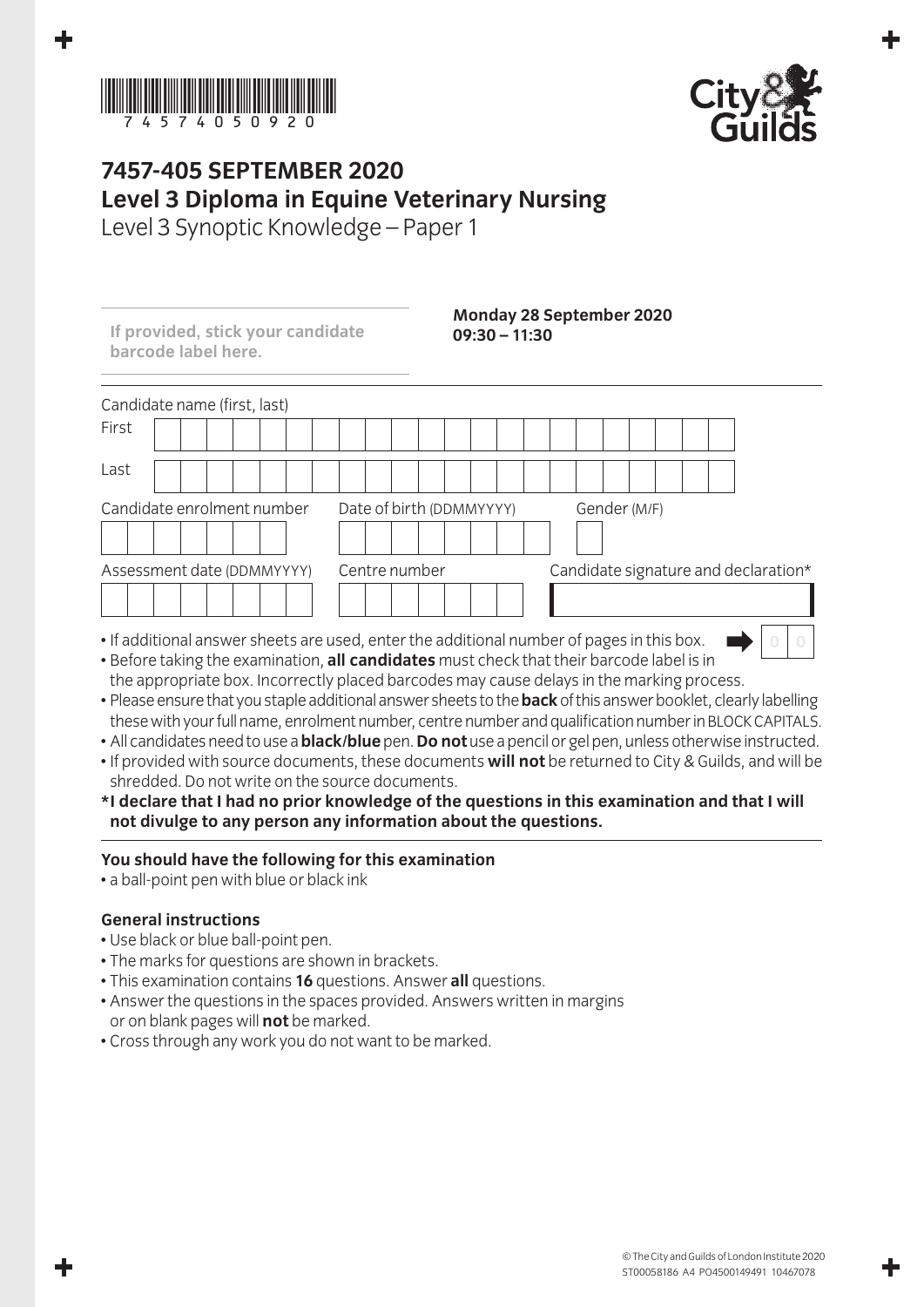| $\mathbf{1}$ | a) | Define the following terms as set out by The Veterinary Surgeons Act 1966 Schedule 3<br>Amendment Order:<br>Under direction. | $(1$ mark $)$ |
|--------------|----|------------------------------------------------------------------------------------------------------------------------------|---------------|
|              | b) | Under supervision.                                                                                                           | $(1$ mark $)$ |
| 2            |    | State under what circumstances direct, continuous and personal supervision would<br>be required.                             | $(1$ mark $)$ |
| 3            |    | Name two key pieces of health and safety legislation that are applicable to<br>veterinary practice.                          | (2 marks)     |
| 4            |    | Describe three ways staff attitudes can impact customer service.                                                             | (3 marks)     |
| 5            |    | Define the term supersession.                                                                                                | $(1$ mark $)$ |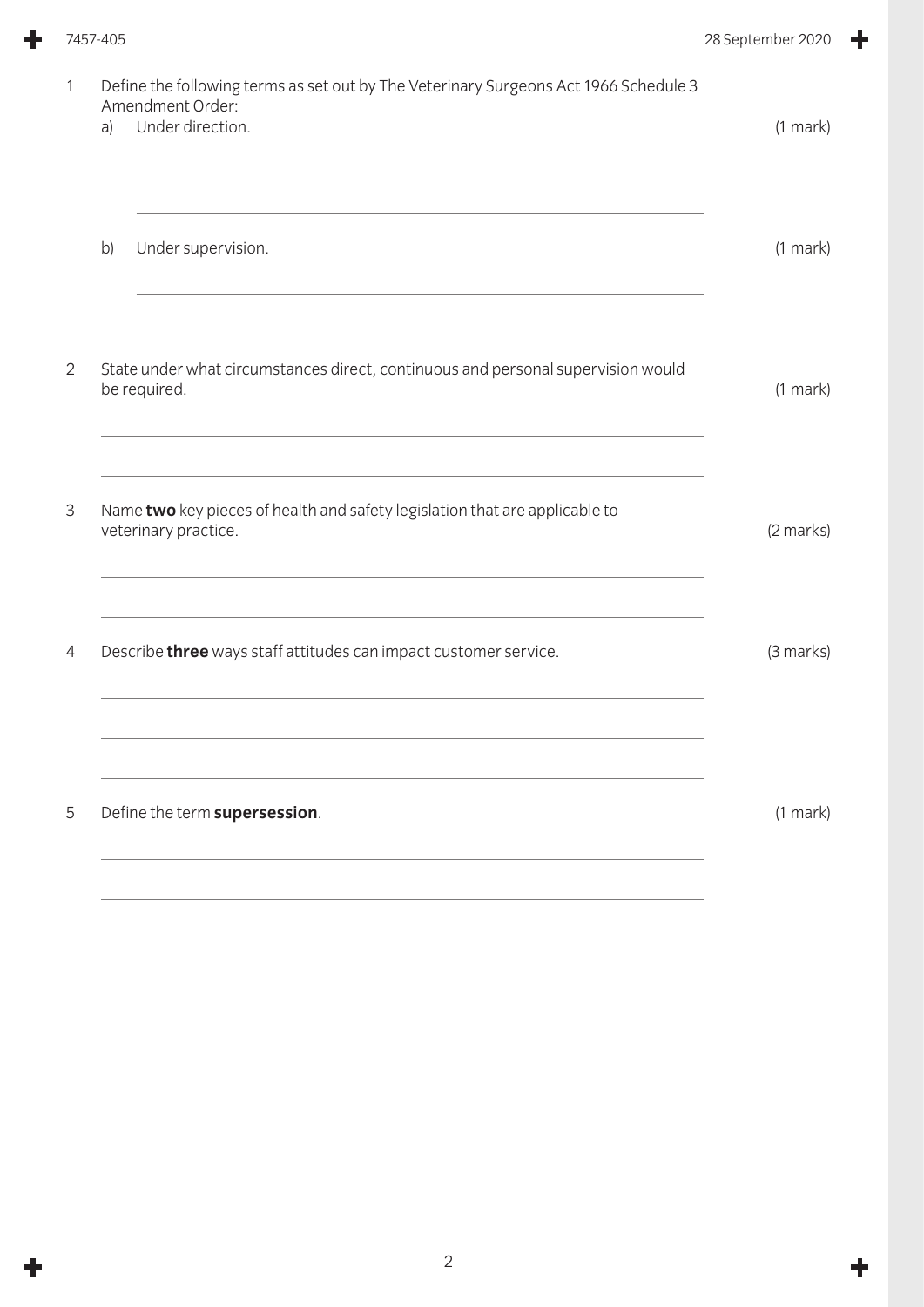| 28 September 2020 |
|-------------------|
| $(1$ mark $)$     |
| $(1$ mark $)$     |
| $(1$ mark $)$     |
| (5 marks)         |
|                   |
| (2 marks)         |
| (3 marks)         |
| (2 marks)         |
|                   |
|                   |

۰

 $\ddagger$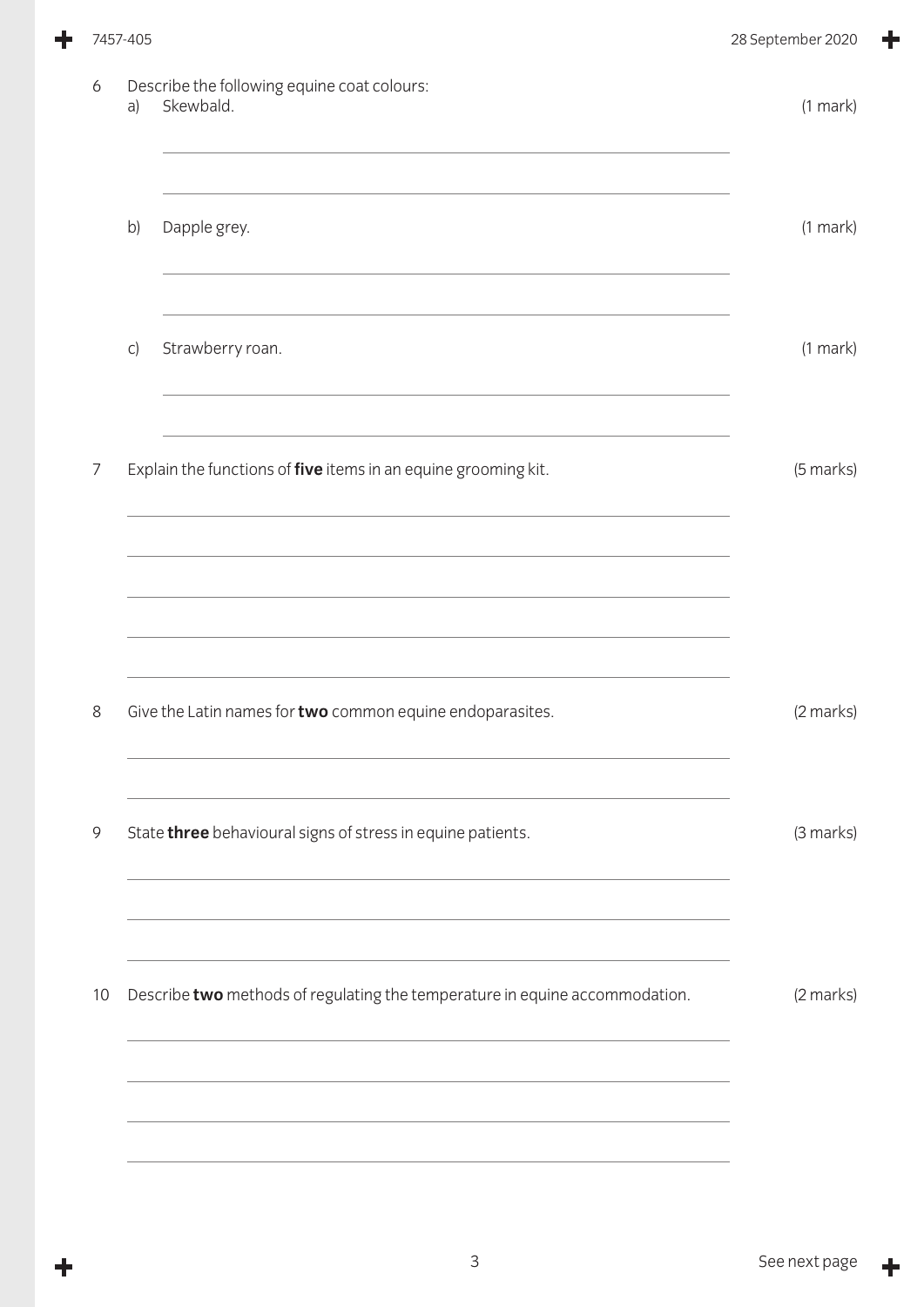11 A veterinary surgeon has prescribed oral phenylbutazone sachets for a horse. Describe the information that should be provided to the client relating to the following areas. a) Purpose of the medication. (1 mark) b) Storage. (1 mark) c) Safe disposal of unused medication. (1 mark) d) Route of administration. (1 mark) e) Action to take in case of adverse reactions. (1 mark) f) Compliance. (1 mark)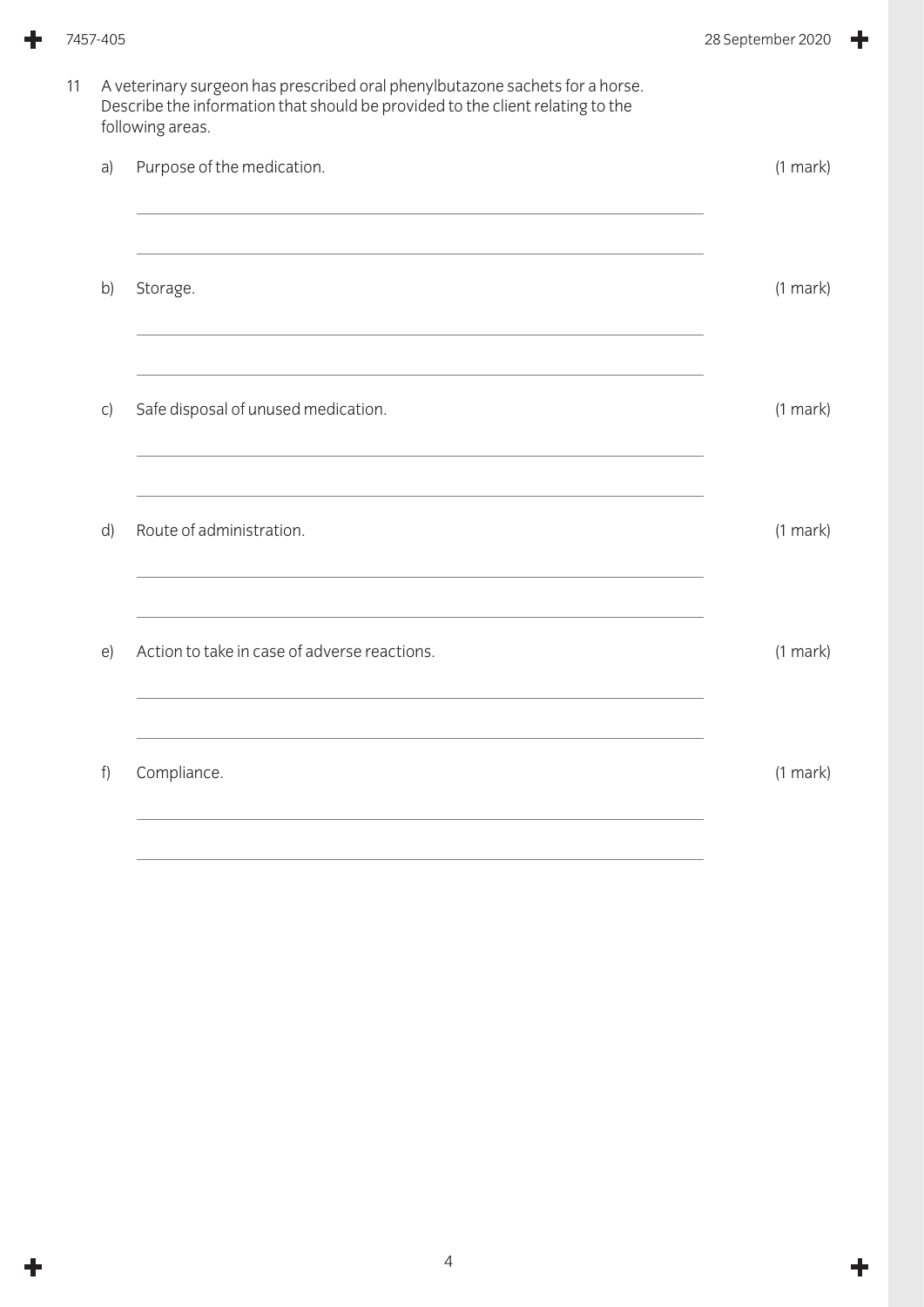÷

╋

| a) | be used for:<br>Suxibuzone.                                                                                           | (2 marks) |
|----|-----------------------------------------------------------------------------------------------------------------------|-----------|
|    |                                                                                                                       |           |
|    | <u> 1989 - Johann Stoff, deutscher Stoff, der Stoff, der Stoff, der Stoff, der Stoff, der Stoff, der Stoff, der S</u> |           |
|    |                                                                                                                       |           |
| b) | Doxycycline.                                                                                                          | (2 marks) |
|    |                                                                                                                       |           |
|    | <u> 1989 - Johann Stoff, amerikansk politiker (d. 1989)</u>                                                           |           |
|    | State one advantage and one disadvantage of each of the following:                                                    |           |
| a) | Natural covering.                                                                                                     | (2 marks) |
| b) | Artificial insemination.                                                                                              | (2 marks) |
|    |                                                                                                                       |           |
|    | Describe the assessments that are carried out at each stage of the APGAR                                              |           |
|    | scoring system.                                                                                                       | (5 marks) |
|    |                                                                                                                       |           |
|    |                                                                                                                       |           |
|    |                                                                                                                       |           |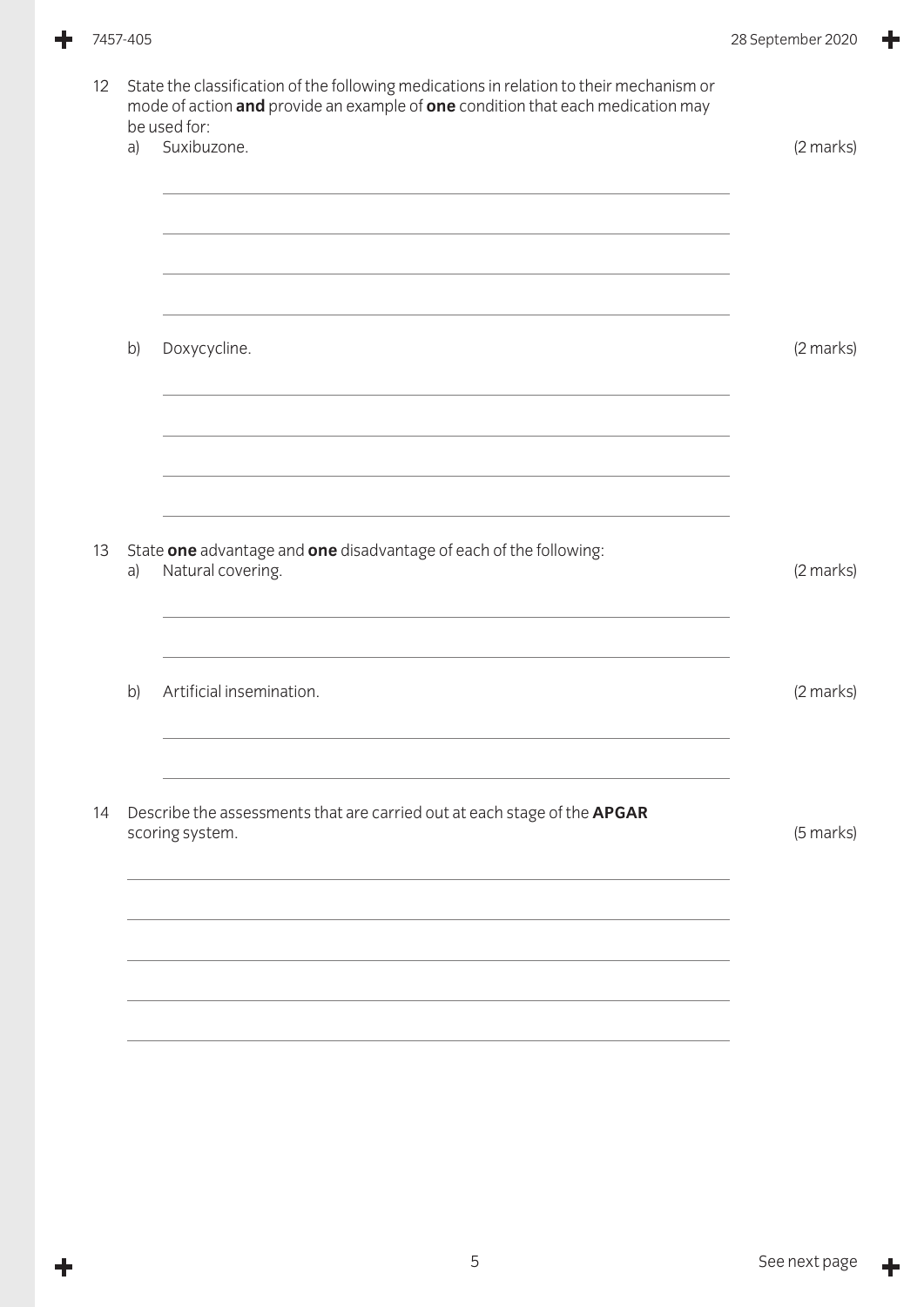| 15 | a)           | A foal has been admitted to the practice and diagnosed with meconium retention.<br>Provide information on the following points in relation to this diagnosis.<br>Define the term meconium. | $(1$ mark)          |
|----|--------------|--------------------------------------------------------------------------------------------------------------------------------------------------------------------------------------------|---------------------|
|    | $\mathsf{b}$ | State <b>two</b> clinical signs of this condition.                                                                                                                                         | $(2 \text{ marks})$ |
|    | C)           | State <b>two</b> different types of enema that could be used for treatment.                                                                                                                | (2 marks)           |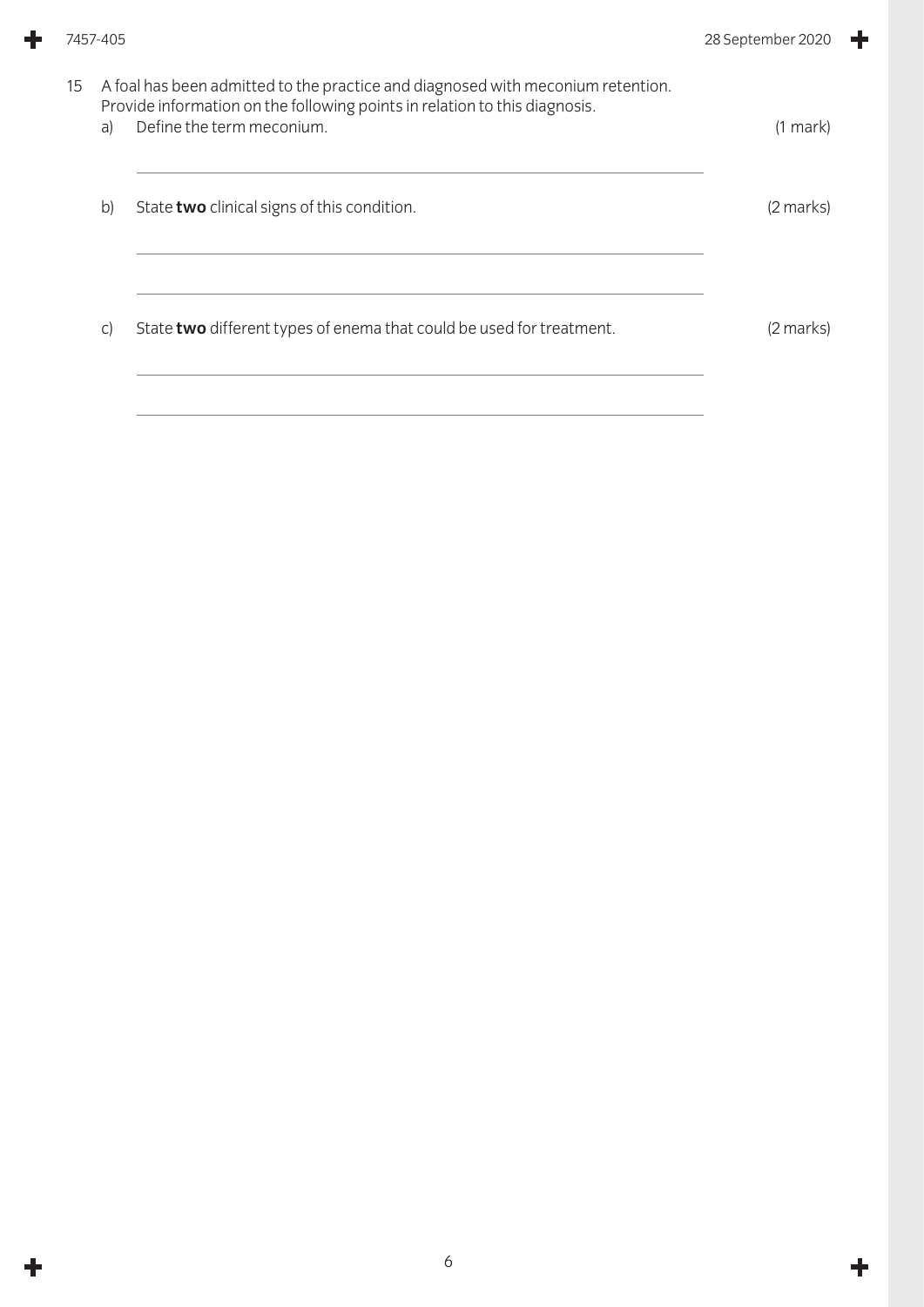÷

÷

| Discuss the nursing care procedures that need to be carried out before, during and                                    |                      |
|-----------------------------------------------------------------------------------------------------------------------|----------------------|
| after the stay.                                                                                                       | $(12 \text{ marks})$ |
|                                                                                                                       |                      |
|                                                                                                                       |                      |
|                                                                                                                       |                      |
|                                                                                                                       |                      |
|                                                                                                                       |                      |
|                                                                                                                       |                      |
|                                                                                                                       |                      |
|                                                                                                                       |                      |
| <u> 1989 - Andrea Andrea Andrea Andrea Andrea Andrea Andrea Andrea Andrea Andrea Andrea Andrea Andrea Andrea Andr</u> |                      |
|                                                                                                                       |                      |
|                                                                                                                       |                      |
|                                                                                                                       |                      |
|                                                                                                                       |                      |
|                                                                                                                       |                      |
|                                                                                                                       |                      |
|                                                                                                                       |                      |
|                                                                                                                       |                      |
|                                                                                                                       |                      |
|                                                                                                                       |                      |
|                                                                                                                       |                      |
|                                                                                                                       |                      |
|                                                                                                                       |                      |
|                                                                                                                       |                      |
|                                                                                                                       |                      |
|                                                                                                                       |                      |
|                                                                                                                       |                      |
|                                                                                                                       |                      |
|                                                                                                                       |                      |
|                                                                                                                       |                      |
|                                                                                                                       |                      |
|                                                                                                                       |                      |
|                                                                                                                       |                      |
|                                                                                                                       |                      |
|                                                                                                                       |                      |
|                                                                                                                       |                      |
|                                                                                                                       |                      |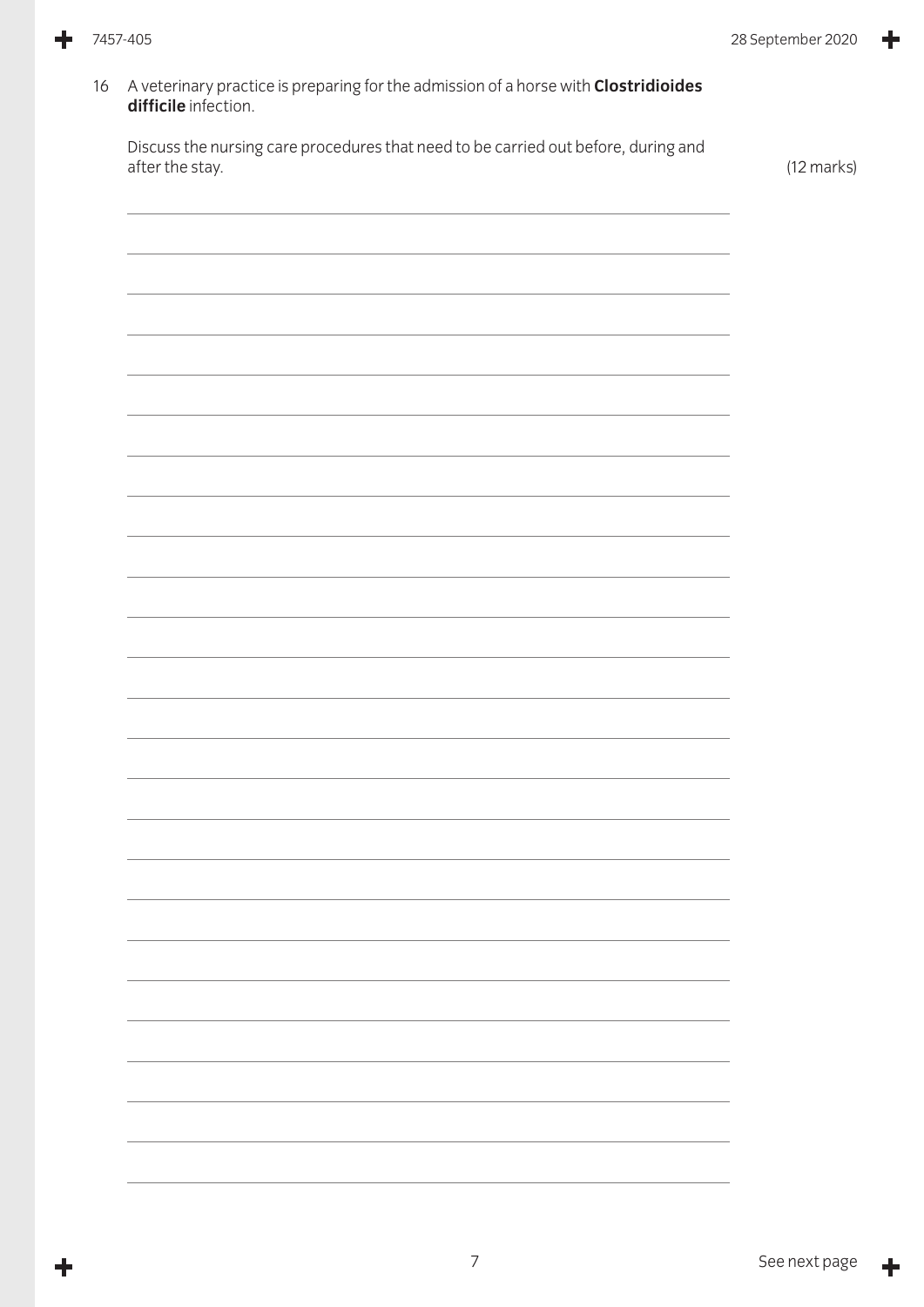÷